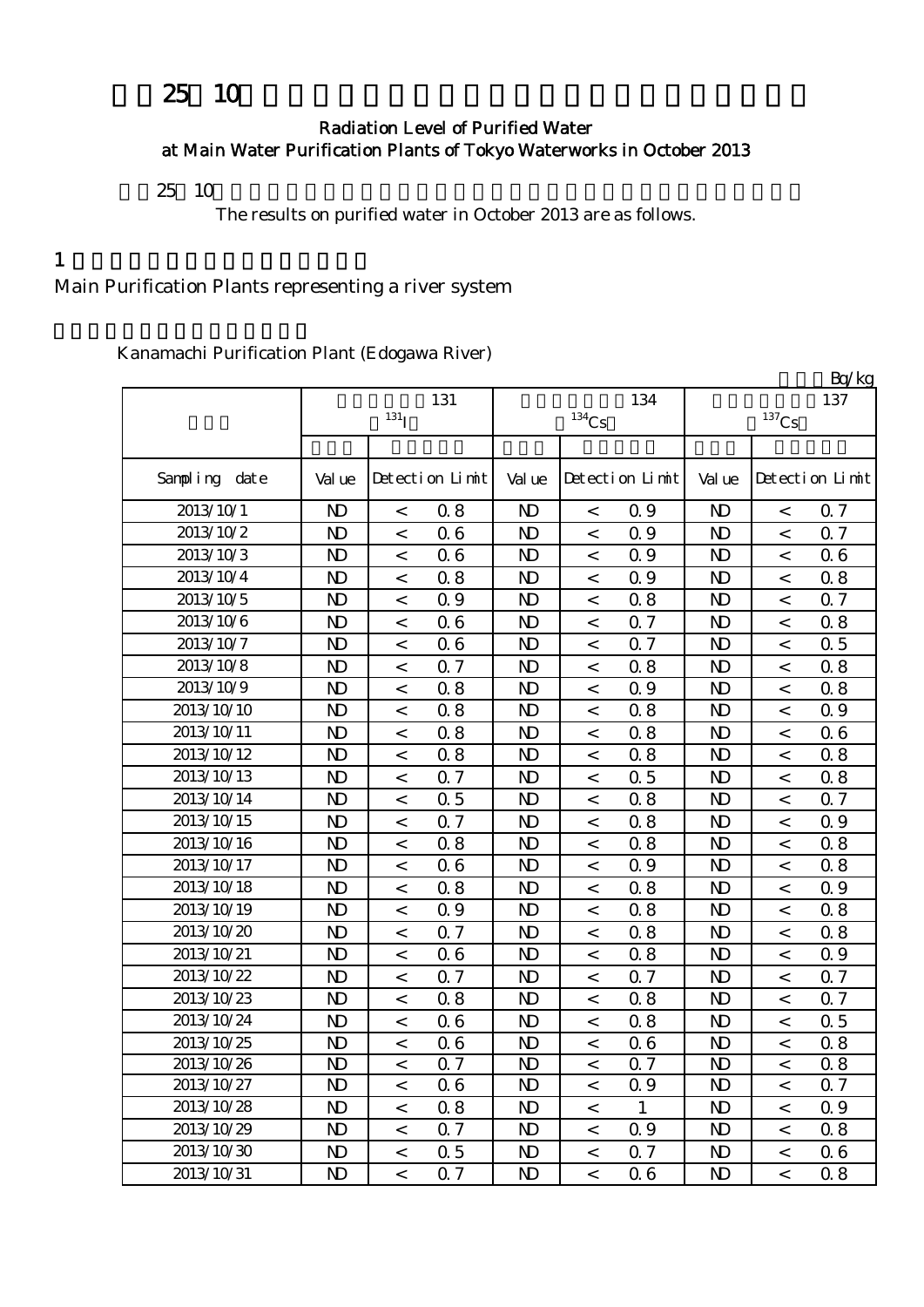|               |                |                    |                 |                |                          |                 |                |                     | Bq/kg           |
|---------------|----------------|--------------------|-----------------|----------------|--------------------------|-----------------|----------------|---------------------|-----------------|
|               |                | $131$ <sup>T</sup> | 131             |                |                          | 134             |                |                     | 137             |
|               |                |                    |                 |                | $^{134}\mathrm{Cs}$      |                 |                | $^{137}\mathrm{Cs}$ |                 |
| Sampling date | Val ue         |                    | Detection Limit | Val ue         |                          | Detection Limit | Val ue         |                     | Detection Limit |
| 2013/10/1     | N <sub>D</sub> | $\,<\,$            | 0.8             | N <sub>D</sub> | $\,<\,$                  | 0.7             | N <sub>D</sub> | $\,<\,$             | 0.7             |
| 2013/10/2     | N <sub>D</sub> | $\,<$              | 0.7             | N <sub>D</sub> | $\,<\,$                  | 0.8             | N <sub>D</sub> | $\,<\,$             | 0.8             |
| 2013/10/3     | $\mathbf{D}$   | $\,<$              | 0.8             | $\mathbf{D}$   | $\,<\,$                  | 0.8             | $\mathbf{D}$   | $\,<$               | 0.8             |
| 2013/10/4     | $\mathbf{D}$   | $\,<$              | 06              | N <sub>D</sub> | $\,<\,$                  | 0.6             | $\mathbf{D}$   | $\,<$               | 0.9             |
| 2013/10/5     | N <sub>D</sub> | $\,<$              | 0.7             | N <sub>D</sub> | $\,<\,$                  | 0.8             | N <sub>D</sub> | $\lt$               | 0.7             |
| 2013/10/6     | $\mathbf{D}$   | $\,<$              | 0.8             | N <sub>D</sub> | $\,<\,$                  | 0.9             | N <sub>D</sub> | $\,<$               | 0.8             |
| 2013/10/7     | $\mathbf{D}$   | $\,<$              | 0.8             | N <sub>D</sub> | $\,<$                    | 0.7             | N <sub>D</sub> | $\,<$               | Q 7             |
| 2013/10/8     | $\mathbf{D}$   | $\,<\,$            | 0.5             | N <sub>D</sub> | $\,<\,$                  | 0.6             | N <sub>D</sub> | $\,<$               | 0.7             |
| 2013/10/9     | N <sub>D</sub> | $\prec$            | 06              | N <sub>D</sub> | $\,<\,$                  | 0.7             | N <sub>D</sub> | $\prec$             | 06              |
| 2013/10/10    | N <sub>D</sub> | $\,<\,$            | 0.7             | N <sub>D</sub> | $\,<$                    | 0.7             | N <sub>D</sub> | $\,<$               | 0.7             |
| 2013/10/11    | $\mathbf{D}$   | $\,<$              | 06              | N <sub>D</sub> | $\,<\,$                  | 0.5             | N <sub>D</sub> | $\lt$               | 0.8             |
| 2013/10/12    | $\mathbf{D}$   | $\,<$              | 0.8             | N <sub>D</sub> | $\,<$                    | 0.9             | N <sub>D</sub> | $\,<\,$             | 0.8             |
| 2013/10/13    | N <sub>D</sub> | $\,<$              | Q 9             | N <sub>D</sub> | $\,<\,$                  | 0.7             | N <sub>D</sub> | $\,<\,$             | Q 9             |
| 2013/10/14    | N <sub>D</sub> | $\,<$              | 0.8             | N <sub>D</sub> | $\,<\,$                  | 0.8             | N <sub>D</sub> | $\lt$               | Q 7             |
| 2013/10/15    | N <sub>D</sub> | $\,<\,$            | 0.7             | N <sub>D</sub> | $\,<$                    | 0.7             | N <sub>D</sub> | $\,<$               | 0.7             |
| 2013/10/16    | N <sub>D</sub> | $\,<$              | 0.8             | N <sub>D</sub> | $\,<\,$                  | 0.8             | $\mathbf{D}$   | $\,<\,$             | 0.8             |
| 2013/10/17    | $\mathbf{D}$   | $\,<$              | 06              | N <sub>D</sub> | $\,<\,$                  | 0.8             | N <sub>D</sub> | $\,<\,$             | 0.9             |
| 2013/10/18    | N <sub>D</sub> | $\,<$              | 0.8             | N <sub>D</sub> | $\,<\,$                  | 0.8             | N <sub>D</sub> | $\,<$               | 0.7             |
| 2013/10/19    | $\mathbf{D}$   | $\,<$              | 0.7             | N <sub>D</sub> | $\,<\,$                  | 0.7             | N <sub>D</sub> | $\,<$               | 0.7             |
| 2013/10/20    | N <sub>D</sub> | $\,<$              | 0.9             | N <sub>D</sub> | $\,<\,$                  | 0.8             | N <sub>D</sub> | $\,<$               | 0.8             |
| 2013/10/21    | N <sub>D</sub> | $\,<$              | 0.8             | N <sub>D</sub> | $\,<\,$                  | 0.9             | N <sub>D</sub> | $\,<\,$             | 0.8             |
| 2013/10/22    | N <sub>D</sub> | $\lt$              | 06              | N <sub>D</sub> | $\,<$                    | 0.6             | N <sub>D</sub> | $\prec$             | 0.7             |
| 2013/10/23    | N <sub>D</sub> | $\,<$              | 06              | N <sub>D</sub> | $\,<$                    | 0.7             | N <sub>D</sub> | $\,<\,$             | 06              |
| 2013/10/24    | N <sub>D</sub> | $\,<$              | 0.7             | $\mathbf{D}$   | $\,<\,$                  | 0.8             | N <sub>D</sub> | $\,<$               | Q 9             |
| 2013/10/25    | N <sub>D</sub> | $\,<$              | 0.8             | N)             | $\,<\,$                  | 0.8             | N <sub>D</sub> | $\,<$               | 0.8             |
| 2013/10/26    | N)             | $\,<\,$            | 0.9             | N)             | $\,<$                    | 0.9             | N)             | $\,<\,$             | 0.7             |
| 2013/10/27    | N <sub>D</sub> | $\,<\,$            | 0.7             | $\mathbf{D}$   | $\overline{\phantom{a}}$ | 0.8             | $\mathbf{D}$   | $\,<$               | 0.7             |
| 2013/10/28    | $\mathbf{D}$   | $\,<\,$            | 0.8             | N <sub>D</sub> | $\,<\,$                  | 0.8             | N <sub>D</sub> | $\,<$               | 0.7             |
| 2013/10/29    | N <sub>D</sub> | $\,<\,$            | 0.7             | ND.            | $\,<\,$                  | 0.8             | $\mathbf{D}$   | $\,<$               | 0.8             |
| 2013/10/30    | N)             | $\,<\,$            | 0.7             | $\mathbf{D}$   | $\,<\,$                  | 0.8             | N)             | $\,<$               | 06              |
| 2013/10/31    | $\mathbf{D}$   | $\,<\,$            | 0.9             | $\mathbf{D}$   | $\,<\,$                  | 0.8             | N <sub>D</sub> | $\,<\,$             | 0.9             |

## Asaka Purification Plant (Arakawa River)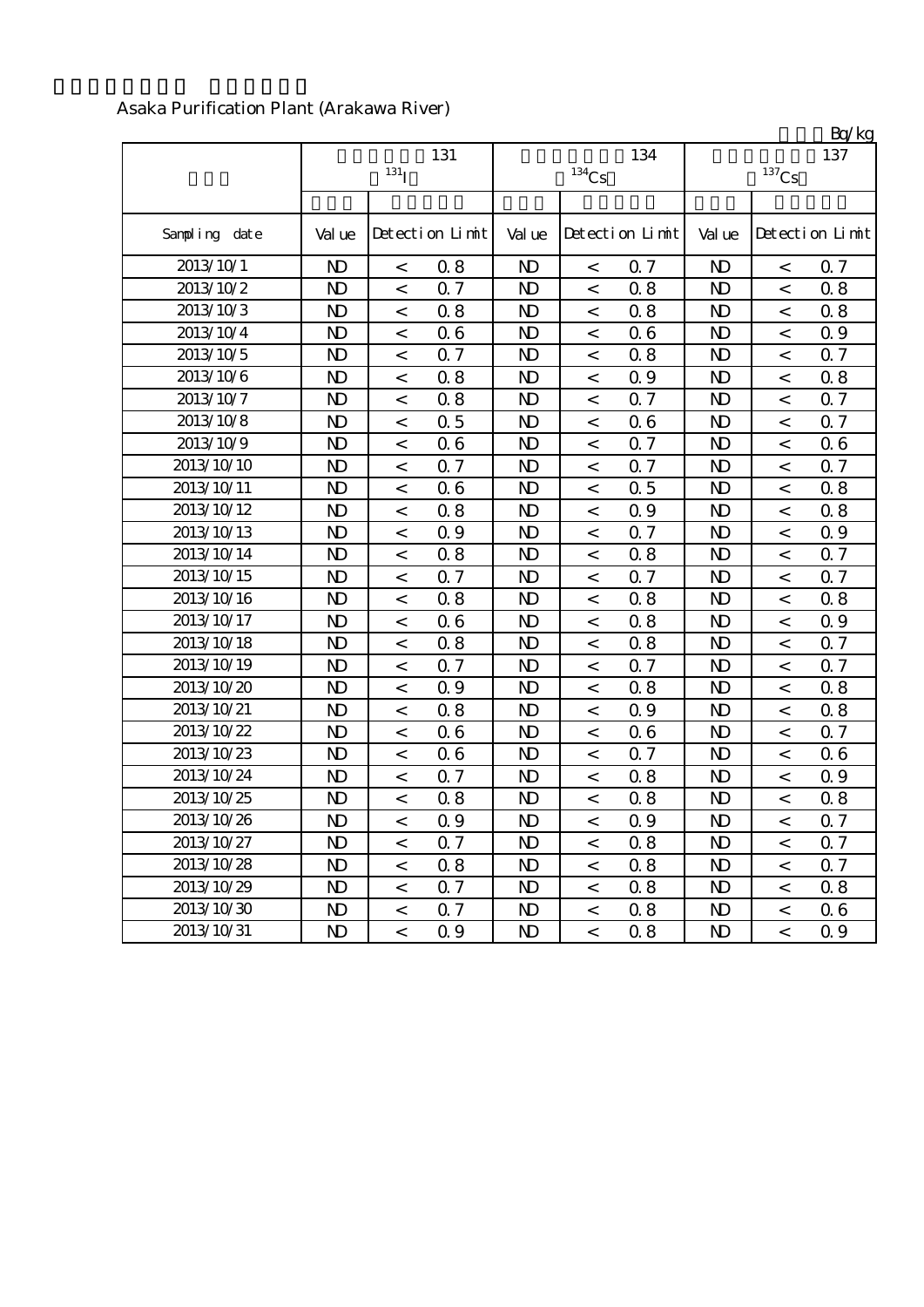|               |                |                          |                 |                |          |                 |                |                          | Bq/kg           |
|---------------|----------------|--------------------------|-----------------|----------------|----------|-----------------|----------------|--------------------------|-----------------|
|               |                | $131$ <sup>T</sup>       | 131             |                | $134$ Cs | 134             |                | $^{137}\mathrm{Cs}$      | 137             |
|               |                |                          |                 |                |          |                 |                |                          |                 |
| Sampling date | Val ue         |                          | Detection Limit | Val ue         |          | Detection Limit | Val ue         |                          | Detection Limit |
| 2013/10/1     | N <sub>D</sub> | $\,<$                    | 0.8             | $\mathbf{D}$   | $\,<$    | 0.8             | $\mathbf{D}$   | $\,<\,$                  | 0.7             |
| 2013/10/2     | N <sub>D</sub> | $\,<$                    | 0.7             | $\mathbf{D}$   | $\,<$    | 0.8             | $\mathbf{D}$   | $\,<$                    | 0.7             |
| 2013/10/3     | $\mathbf{D}$   | $\,<$                    | 0.7             | $\mathbf{D}$   | $\,<$    | 0.8             | $\mathbf{D}$   | $\,<$                    | 0.7             |
| 2013/10/4     | N <sub>D</sub> | $\,<$                    | 0.7             | N <sub>D</sub> | $\,<$    | 0.7             | N <sub>D</sub> | $\,<\,$                  | 0.7             |
| 2013/10/5     | N <sub>D</sub> | $\,<$                    | 0.8             | $\mathbf{D}$   | $\,<$    | 0.8             | $\mathbf{D}$   | $\,<$                    | 0.7             |
| 2013/10/6     | N <sub>D</sub> | $\,<\,$                  | 0.5             | $\mathbf{D}$   | $\,<$    | 0.7             | $\mathbf{D}$   | $\,<\,$                  | 0.7             |
| 2013/10/7     | N <sub>D</sub> | $\,<$                    | 0.8             | N <sub>D</sub> | $\,<$    | 0.8             | $\mathbf{D}$   | $\,<$                    | Q 7             |
| 2013/10/8     | $\mathbf{D}$   | $\,<\,$                  | 06              | $\mathbf{D}$   | $\,<$    | 0.9             | $\mathbf{D}$   | $\,<\,$                  | 0.7             |
| 2013/10/9     | N <sub>D</sub> | $\,<$                    | 06              | N <sub>D</sub> | $\lt$    | 0.9             | N <sub>D</sub> | $\,<$                    | 0.7             |
| 2013/10/10    | N <sub>D</sub> | $\,<\,$                  | 0.8             | N <sub>D</sub> | $\,<$    | 0.8             | $\mathbf{D}$   | $\,<\,$                  | 0.9             |
| 2013/10/11    | N <sub>D</sub> | $\,<\,$                  | 0.7             | N <sub>D</sub> | $\,<$    | 0.8             | $\mathbf{D}$   | $\,<\,$                  | 0.8             |
| 2013/10/12    | $\mathbf{D}$   | $\,<$                    | 0.8             | N <sub>D</sub> | $\,<$    | 0.7             | $\mathbf{D}$   | $\,<$                    | 0.8             |
| 2013/10/13    | N <sub>D</sub> | $\,<$                    | 0.8             | N <sub>D</sub> | $\,<$    | 0.8             | $\mathbf{D}$   | $\,<$                    | 0.9             |
| 2013/10/14    | N <sub>D</sub> | $\,<$                    | 0.7             | $\mathbf{D}$   | $\,<$    | Q 9             | $\mathbf{D}$   | $\,<$                    | 0.7             |
| 2013/10/15    | N <sub>D</sub> | $\,<\,$                  | 06              | N <sub>D</sub> | $\,<$    | 0.8             | $\mathbf{D}$   | $\,<$                    | 06              |
| 2013/10/16    | $\mathbf{D}$   | $\,<$                    | 06              | N <sub>D</sub> | $\,<$    | 0.8             | $\mathbf{D}$   | $\,<\,$                  | 0.8             |
| 2013/10/17    | N <sub>D</sub> | $\,<\,$                  | 0.5             | N <sub>D</sub> | $\,<$    | 0.7             | $\mathbf{D}$   | $\lt$                    | 0.7             |
| 2013/10/18    | N <sub>D</sub> | $\,<$                    | 0.7             | N <sub>D</sub> | $\,<$    | 0.8             | $\mathbf{D}$   | $\,<$                    | 06              |
| 2013/10/19    | N <sub>D</sub> | $\,<\,$                  | 0.8             | $\mathbf{D}$   | $\,<$    | 0.8             | $\mathbf{D}$   | $\,<\,$                  | 0.9             |
| 2013/10/20    | N <sub>D</sub> | $\,<$                    | 0.7             | N <sub>D</sub> | $\,<$    | 0.6             | $\mathbf{D}$   | $\,<\,$                  | 0.8             |
| 2013/10/21    | N <sub>D</sub> | $\,<\,$                  | 0.7             | N <sub>D</sub> | $\,<\,$  | 0.5             | $\mathbf{D}$   | $\,<\,$                  | 0.7             |
| 2013/10/22    | N <sub>D</sub> | $\,<$                    | 0.7             | N <sub>D</sub> | $\lt$    | 0.9             | N <sub>D</sub> | $\lt$                    | 0.8             |
| 2013/10/23    | N <sub>D</sub> | $\,<$                    | 0.8             | N <sub>D</sub> | $\,<$    | 0.7             | N <sub>D</sub> | $\,<$                    | 0.8             |
| 2013/10/24    | N <sub>D</sub> | $\,<$                    | 0.5             | $\mathbf{D}$   | $\,<$    | 0.9             | $\mathbf{D}$   | $\,<$                    | 0.7             |
| 2013/10/25    | N)             | $\,<\,$                  | 0.7             | N <sub>D</sub> | $\,<$    | 0.5             | $\mathbf{D}$   | $\,<$                    | 0.8             |
| 2013/10/26    | N)             | $\,<$                    | 06              | N)             | $\,<$    | 0.7             | N <sub>D</sub> | $\,<\,$                  | 0.7             |
| 2013/10/27    | N <sub>D</sub> | $\overline{\phantom{a}}$ | 06              | N <sub>D</sub> | $\,<\,$  | 0.8             | $\mathbf{D}$   | $\,<\,$                  | 06              |
| 2013/10/28    | $\mathbf{D}$   | $\,<\,$                  | 06              | N)             | $\,<$    | 0.7             | $\mathbf{D}$   | $\,<$                    | 0.8             |
| 2013/10/29    | $\mathbf{D}$   | $\,<$                    | 06              | N <sub>D</sub> | $\,<\,$  | 0.8             | N <sub>D</sub> | $\,<\,$                  | 0.7             |
| 2013/10/30    | N)             | $\,<$                    | 0.7             | $\mathbf{D}$   | $\,<$    | Q 7             | $\mathbf{D}$   | $\,<$                    | 06              |
| 2013/10/31    | $\mathbf{D}$   | $\langle$                | 0.7             | N <sub>D</sub> | $\,<\,$  | 0.8             | N <sub>D</sub> | $\overline{\phantom{a}}$ | 0.9             |

# Ozaku Purification Plant (Tamagawa River)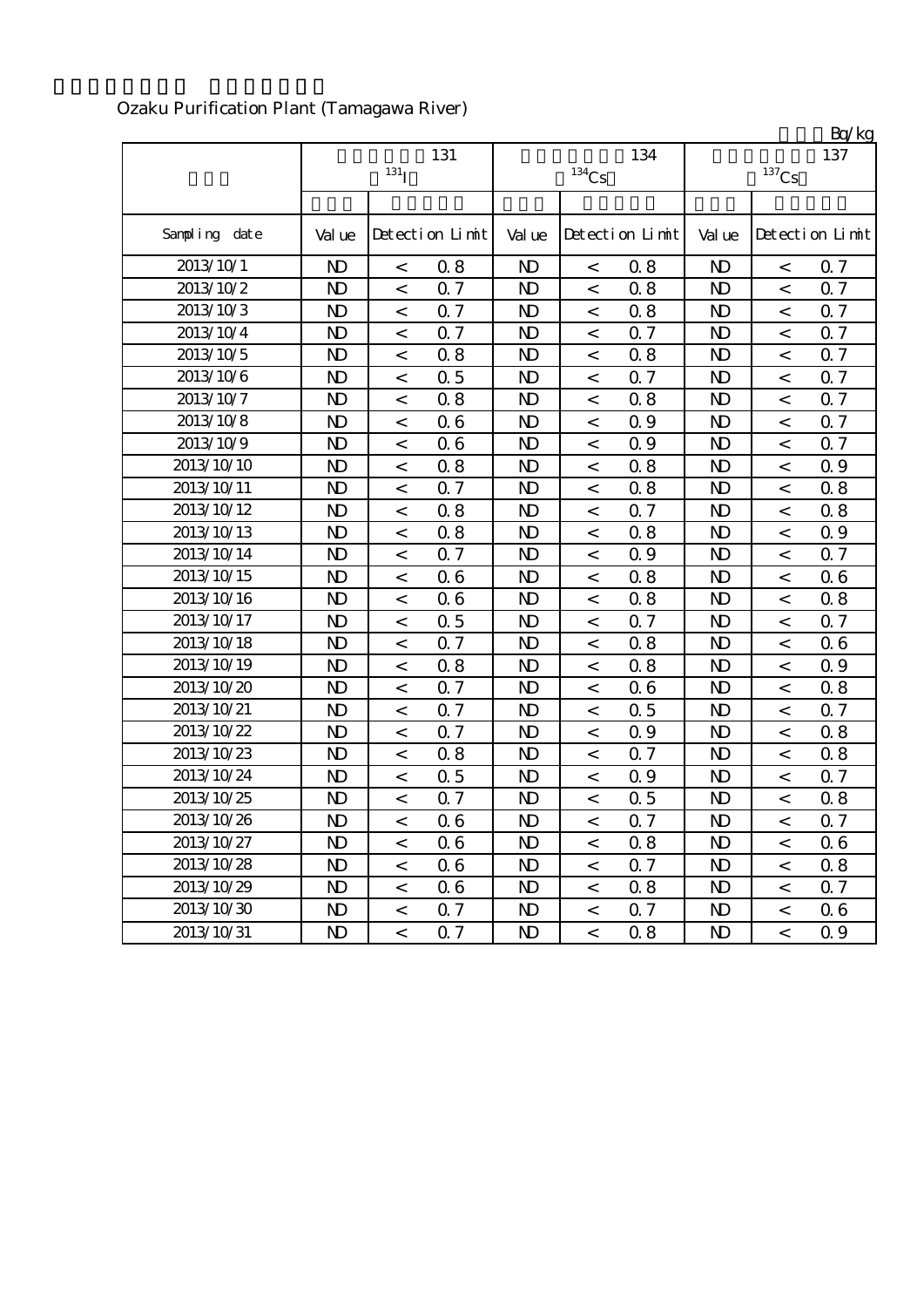|               |                |                          |                 |                |                     |                 |                |                     | Bq/kg           |
|---------------|----------------|--------------------------|-----------------|----------------|---------------------|-----------------|----------------|---------------------|-----------------|
|               |                |                          | 131             |                |                     | 134             |                |                     | 137             |
|               |                | $131$ <sup>T</sup>       |                 |                | $^{134}\mathrm{Cs}$ |                 |                | $^{137}\mathrm{Cs}$ |                 |
|               |                |                          |                 |                |                     |                 |                |                     |                 |
| Sampling date | Val ue         |                          | Detection Limit | Val ue         |                     | Detection Limit | Val ue         |                     | Detection Limit |
| 2013/10/1     | N <sub>D</sub> | $\,<\,$                  | 0.8             | N <sub>D</sub> | $\,<$               | 0.9             | N <sub>D</sub> | $\,<$               | 0.8             |
| 2013/10/2     | $\mathbf{D}$   | $\prec$                  | 0.8             | N <sub>D</sub> | $\lt$               | 0.8             | $\mathbf{D}$   | $\prec$             | 0.9             |
| 2013/10/3     | $\mathbf{D}$   | $\,<$                    | 0.7             | N <sub>D</sub> | $\,<$               | 0.8             | $\mathbf{D}$   | $\,<$               | 06              |
| 2013/10/4     | $\mathbf{D}$   | $\,<\,$                  | 06              | $\mathbf{D}$   | $\,<\,$             | 0.8             | $\mathbf{N}$   | $\,<$               | 0.7             |
| 2013/10/5     | N <sub>D</sub> | $\,<\,$                  | $\mathbf{1}$    | N <sub>D</sub> | $\,<$               | 0.9             | N <sub>D</sub> | $\,<$               | 0.7             |
| 2013/10/6     | N <sub>D</sub> | $\,<\,$                  | 06              | N <sub>D</sub> | $\,<$               | 06              | $\mathbf{D}$   | $\,<$               | 06              |
| 2013/10/7     | N <sub>D</sub> | $\,<\,$                  | 06              | N <sub>D</sub> | $\,<$               | 0.7             | $\mathbf{D}$   | $\,<$               | 06              |
| 2013/10/8     | $\mathbf{D}$   | $\overline{\phantom{0}}$ | 0.7             | N <sub>D</sub> | $\,<$               | 0.9             | N <sub>D</sub> | $\,<$               | 0.9             |
| 2013/10/9     | $\mathbf{D}$   | $\,<\,$                  | 06              | N <sub>D</sub> | $\,<$               | 0.9             | $\mathbf{D}$   | $\,<$               | 06              |
| 2013/10/10    | $\mathbf{D}$   | $\,<\,$                  | 06              | N <sub>D</sub> | $\,<$               | 0.6             | $\mathbf{D}$   | $\prec$             | 0.7             |
| 2013/10/11    | N <sub>D</sub> | $\,<\,$                  | 0.7             | N <sub>D</sub> | $\,<\,$             | 0.8             | $\mathbf{D}$   | $\,<$               | 06              |
| 2013/10/12    | $\mathbf{D}$   | $\,<\,$                  | 0.9             | N <sub>D</sub> | $\,<\,$             | 0.8             | $\mathbf{D}$   | $\,<$               | 06              |
| 2013/10/13    | $\mathbf{D}$   | $\,<\,$                  | 0.8             | N <sub>D</sub> | $\,<$               | 0.8             | $\mathbf{D}$   | $\,<$               | 0.8             |
| 2013/10/14    | N <sub>D</sub> | $\,<\,$                  | 0.8             | N <sub>D</sub> | $\,<\,$             | 0.9             | N <sub>D</sub> | $\,<$               | 1               |
| 2013/10/15    | $\mathbf{D}$   | $\,<\,$                  | 0.8             | N <sub>D</sub> | $\,<$               | 0.8             | $\mathbf{D}$   | $\,<$               | 0.8             |
| 2013/10/16    | $\mathbf{D}$   | $\,<\,$                  | 0.8             | N <sub>D</sub> | $\,<$               | 0.9             | $\mathbf{D}$   | $\,<$               | 0.8             |
| 2013/10/17    | $\mathbf{D}$   | $\,<\,$                  | 0.7             | $\mathbf{D}$   | $\,<\,$             | 0.9             | $\mathbf{D}$   | $\,<\,$             | 0.8             |
| 2013/10/18    | N <sub>D</sub> | $\,<\,$                  | 06              | N <sub>D</sub> | $\,<$               | 0.6             | N <sub>D</sub> | $\,<$               | 06              |
| 2013/10/19    | $\mathbf{D}$   | $\,<\,$                  | 0.8             | N <sub>D</sub> | $\,<\,$             | 0.7             | $\mathbf{D}$   | $\,<\,$             | 0.7             |
| 2013/10/20    | $\mathbf{D}$   | $\,<\,$                  | Q 9             | N <sub>D</sub> | $\,<$               | 0.9             | $\mathbf{D}$   | $\,<$               | 0.9             |
| 2013/10/21    | $\mathbf{D}$   | $\,<$                    | 06              | N <sub>D</sub> | $\,<$               | 0.6             | $\mathbf{D}$   | $\,<$               | 0.7             |
| 2013/10/22    | $\mathbf{D}$   | $\,<\,$                  | Q 7             | N <sub>D</sub> | $\,<\,$             | 0.9             | N <sub>D</sub> | $\,<$               | 0.8             |
| 2013/10/23    | N <sub>D</sub> | $\overline{\phantom{a}}$ | 06              | N <sub>D</sub> | $\,<\,$             | 0.6             | $\mathbf{D}$   | $\prec$             | 0.7             |
| 2013/10/24    | $\mathbf{D}$   | $\,<$                    | 0.8             | N <sub>D</sub> | $\,<$               | 0.9             | $\mathbf{D}$   | $\,<$               | Q 7             |
| 2013/10/25    | $\mathbf{D}$   | $\,<\,$                  | 0.8             | $\mathbf{D}$   | $\,<\,$             | 0.7             | N <sub>D</sub> | $\,<$               | Q 9             |
| 2013/10/26    | $\mathbf{D}$   | $\,<\,$                  | 0.9             | $\mathbf{D}$   | $\,<\,$             | 0.9             | $\mathbf{D}$   | $\,<\,$             | 0.8             |
| 2013/10/27    | ND.            | $\overline{\phantom{a}}$ | 08              | N <sub>D</sub> | $\,<\,$             | 0.8             | N <sub>D</sub> | $\,<\,$             | 0.7             |
| 2013/10/28    | $\mathbf{D}$   | $\,<\,$                  | 0.9             | N <sub>D</sub> | $\,<$               | 0.8             | $\mathbf{D}$   | $\,<\,$             | 0.8             |
| 2013/10/29    | $\mathbf{D}$   | $\,<\,$                  | 06              | N <sub>D</sub> | $\,<\,$             | 0.8             | $\mathbf{D}$   | $\,<$               | 0.8             |
| 2013/10/30    | $\mathbf{D}$   | $\,<\,$                  | 0.7             | N <sub>D</sub> | $\,<\,$             | 0.9             | N)             | $\,<\,$             | 07              |
| 2013/10/31    | ND.            | $\overline{\phantom{0}}$ | 06              | N <sub>D</sub> | $\,<\,$             | 0.7             | N <sub>D</sub> | $\,<\,$             | 0.7             |
| 10 1<br>10 3  | 10 9           | 10                       | 11<br>10        | 14             | 15<br>10            |                 |                |                     |                 |

# Higashi-murayama Purification Plant (Tamagawa Arakawa River)

10 4 10 8 10 12 10 13 10 16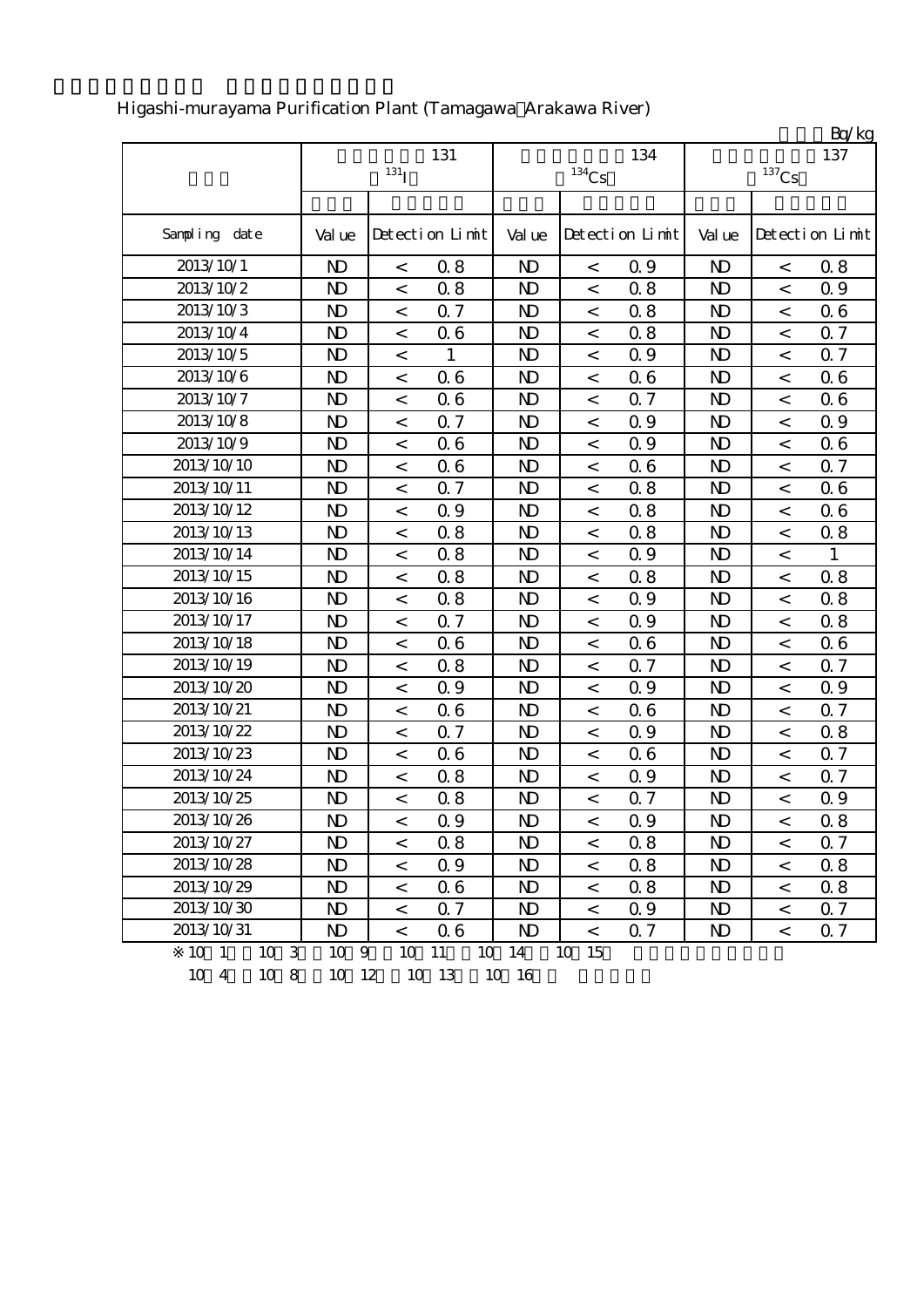|               |                           |         |                 |                |                          |                 |                |                     | Bq/kg           |
|---------------|---------------------------|---------|-----------------|----------------|--------------------------|-----------------|----------------|---------------------|-----------------|
|               | 131<br>$131$ <sup>T</sup> |         |                 |                | $134$ Cs                 | 134             |                | 137                 |                 |
|               |                           |         |                 |                |                          |                 |                | $^{137}\mathrm{Cs}$ |                 |
| Sampling date | Val ue                    |         | Detection Limit | Val ue         |                          | Detection Limit | Val ue         |                     | Detection Limit |
| 2013/10/1     | $\mathbf{D}$              | $\,<$   | 0.8             | N <sub>D</sub> | $\,<$                    | 0.7             | $\mathbf{D}$   | $\,<$               | 0.9             |
| 2013/10/2     | $\mathbf{D}$              | $\,<$   | 0.7             | N <sub>D</sub> | $\,<\,$                  | 0.6             | $\mathbf{D}$   | $\lt$               | 0.7             |
| 2013/10/3     | N <sub>D</sub>            | $\lt$   | 0.7             | N <sub>D</sub> | $\,<\,$                  | 0.7             | N <sub>D</sub> | $\,<$               | 06              |
| 2013/10/4     | $\mathbf{D}$              | $\,<\,$ | 0.8             | N <sub>D</sub> | $\,<$                    | 0.7             | N <sub>D</sub> | $\,<\,$             | 06              |
| 2013/10/5     | $\mathbf{D}$              | $\,<\,$ | 0.8             | $\mathbf{D}$   | $\,<\,$                  | 0.9             | $\mathbf{D}$   | $\,<\,$             | Q 9             |
| 2013/10/6     | N <sub>D</sub>            | $\,<\,$ | 06              | N <sub>D</sub> | $\,<\,$                  | 0.7             | N <sub>D</sub> | $\,<\,$             | 0.5             |
| 2013/10/7     | N <sub>D</sub>            | $\,<$   | 0.9             | N <sub>D</sub> | $\,<\,$                  | 0.9             | N <sub>D</sub> | $\,<$               | 0.5             |
| 2013/10/8     | $\mathbf{D}$              | $\,<$   | 0.8             | N <sub>D</sub> | $\,<\,$                  | 0.8             | N <sub>D</sub> | $\,<$               | 0.7             |
| 2013/10/9     | $\mathbf{D}$              | $\,<$   | 0.7             | N <sub>D</sub> | $\,<$                    | 0.8             | N <sub>D</sub> | $\,<$               | 0.8             |
| 2013/10/10    | $\mathbf{D}$              | $\,<$   | 0.9             | N <sub>D</sub> | $\,<\,$                  | 0.8             | N <sub>D</sub> | $\,<\,$             | 0.9             |
| 2013/10/11    | N <sub>D</sub>            | $\,<$   | 0.8             | N <sub>D</sub> | $\,<\,$                  | 0.8             | $\mathbf{D}$   | $\,<$               | 0.9             |
| 2013/10/12    | N <sub>D</sub>            | $\,<$   | 06              | N <sub>D</sub> | $\,<$                    | 0.7             | N <sub>D</sub> | $\,<$               | 0.9             |
| 2013/10/13    | $\mathbf{D}$              | $\,<$   | 06              | N <sub>D</sub> | $\,<\,$                  | 0.8             | $\mathbf{D}$   | $\,<$               | 06              |
| 2013/10/14    | $\mathbf{D}$              | $\,<$   | 0.7             | N <sub>D</sub> | $\,<$                    | 0.6             | N <sub>D</sub> | $\,<\,$             | 06              |
| 2013/10/15    | N <sub>D</sub>            | $\,<$   | 0.8             | N <sub>D</sub> | $\,<\,$                  | 0.9             | $\mathbf{D}$   | $\lt$               | 0.7             |
| 2013/10/16    | N <sub>D</sub>            | $\,<$   | 0.8             | N <sub>D</sub> | $\,<\,$                  | 0.8             | N <sub>D</sub> | $\lt$               | Q 9             |
| 2013/10/17    | $\mathbf{D}$              | $\,<$   | 0.7             | $\mathbf{D}$   | $\,<$                    | 0.8             | N <sub>D</sub> | $\,<\,$             | 0.8             |
| 2013/10/18    | $\mathbf{D}$              | $\,<\,$ | 0.7             | N <sub>D</sub> | $\,<\,$                  | 0.5             | $\mathbf{D}$   | $\,<\,$             | 0.8             |
| 2013/10/19    | N <sub>D</sub>            | $\,<$   | 0.8             | N <sub>D</sub> | $\,<\,$                  | 0.8             | N <sub>D</sub> | $\lt$               | 0.7             |
| 2013/10/20    | N <sub>D</sub>            | $\,<\,$ | 0.8             | N <sub>D</sub> | $\,<$                    | 0.8             | N <sub>D</sub> | $\,<\,$             | 06              |
| 2013/10/21    | $\mathbf{D}$              | $\,<\,$ | 0.8             | N <sub>D</sub> | $\,<\,$                  | 0.8             | N <sub>D</sub> | $\,<$               | 06              |
| 2013/10/22    | N <sub>D</sub>            | $\,<$   | 0.8             | N <sub>D</sub> | $\,<$                    | 0.8             | $\mathbf{D}$   | $\,<$               | 0.9             |
| 2013/10/23    | $\mathbf{D}$              | $\,<$   | 0.7             | N <sub>D</sub> | $\,<\,$                  | 0.9             | N <sub>D</sub> | $\,<\,$             | 0.8             |
| 2013/10/24    | N <sub>D</sub>            | $\,<$   | 06              | N <sub>D</sub> | $\,<$                    | 0.7             | N <sub>D</sub> | $\,<\,$             | Q 7             |
| 2013/10/25    | N <sub>D</sub>            | $\,<$   | 0.7             | N <sub>D</sub> | $\,<$                    | 0.8             | N <sub>D</sub> | $\,<$               | 06              |
| 2013/10/26    | $\mathbf{D}$              | $\,<$   | 0.8             | $\mathbf{D}$   | $\,<$                    | 0.7             | N <sub>D</sub> | $\,<\,$             | 0.8             |
| 2013/10/27    | N)                        | $\,<\,$ | 06              | $\mathbf{D}$   | $\overline{\phantom{a}}$ | 0.7             | ND.            | $\,<\,$             | 0.7             |
| 2013/10/28    | $\mathbf{D}$              | $\,<\,$ | 0.8             | $\mathbf{D}$   | $\overline{\phantom{a}}$ | 0.8             | $\mathbf{D}$   | $\,<\,$             | 0.8             |
| 2013/10/29    | $\mathbf{D}$              | $\,<\,$ | 0.7             | N <sub>D</sub> | $\,<\,$                  | 0.5             | N <sub>D</sub> | $\,<\,$             | 0.7             |
| 2013/10/30    | $\mathbf{D}$              | $\,<\,$ | 06              | N <sub>D</sub> | $\,<$                    | 0.9             | $\mathbf{D}$   | $\,<\,$             | 0.7             |
| 2013/10/31    | $\mathbf{D}$              | $\,<\,$ | 0.8             | $\mathbf{D}$   | $\,<\,$                  | 0.9             | N <sub>D</sub> | $\,<\,$             | 0.7             |

Nagasawa Purification Plant (Sagamigawa River)